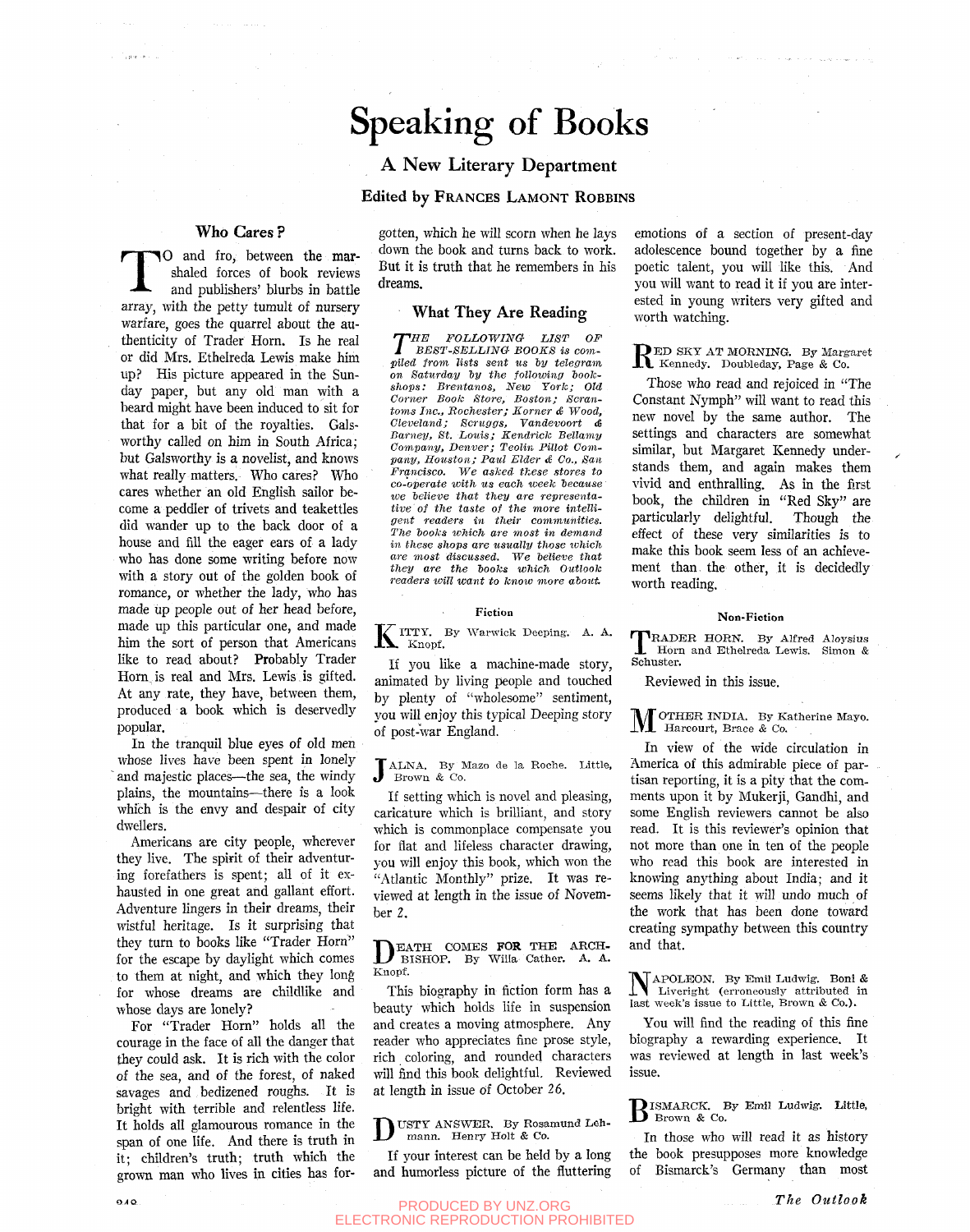# **Outlook Hotel and Travel Bureau**

offers a personal and free service to all of The Outlook's friends and readers. We invite you to write us your travel plans and problems, so that you may avail yourself of our well-organized service for this country and Europe.

# **CRUISES**

The Round-the-World orMediterraneanCruises are reasonably priced this year, and offer unusually interesting itineraries. Also South American, West Indies, special African tours, and California via Panama Canal are mapped out in well-built schedules. We will be glad to offer interesting literature and further details on any of these tours.

# **LOCAL TRIPS**

Our own country is crowded with worthwhile and intriguing trips by motor, coastwise steamer, or railroad. For plans for your next trip write to

Eva R. DIXON, Director

**Outlook Hotel and Travel Bureau**  120 East 16th Street, New York City

Americans have. But as the biography of a great genius it is a book which any one can read with eager interest. It was reviewed in last week's issue.

**N** OW WE ARE SIX. E. P. Dutton & Co. By A. A. Milne.

Christopher Robin's talent as a poet again makes him, what older poets rarely are, a best-seller. If your household needs enlivening or pulling together, you can do no better than by taking home a copy of this book.

## **The Inevitable Leeway**

### The Runner's Thoreau

THE HEART OF THOREAU'S JOURNALS. Edited by Odell Shepard. THE HEART OF THOREAU'S JOUR-Houghton Mifflin Company.

To read Thoreau has seemed to many not precious even, but pedantic. He has figured in many minds as a naturalist whose writings could interest only such individuals as might be expected to pursue birds in the spring with operaglasses or to go out botanizing. Or he has been accepted as the preacher of a loose and lazy back-to-nature doctrine, ridiculous in conscientious 1850, and much more so in constructive 1927. By coming across a chance quotation only did the general reader discover him to be a man thinking, whose thoughts were comprehensible and decidedly shareable. And so appreciation of this man whose contribution to American letters is of the greatest, whose interest for Americans is general, and whose gifts lie easily within the range of ordinary readers' tastes, has been left almost wholly to the scholarly.

It is a pity, because to read "Walden," the best-known and the most readily available of Thoreau's books, is a delightful and enriching experience for any one. Thoreau's sentiments and thoughts are those which, as he says, "visit all men more or less generally." He "recalled them from oblivion and fixed" them, not only for himself, but for any one who has felt their light footsteps in his mind and tried vainly to catch them. He set them down in a form which since Poor Richard's time has been agreeable to Americans. "Walden" and "The Week" are collections of apothegms, bright stones of thought, not particularly improved by having been set into a pattern. Most of the material in "Walden" and "The Week" was taken by Thoreau from his journals. He was primarily an observer and a journal-, ist, and he set down in his journals his daily impressions during twenty-four years. The journals are not convenient of access to the average reader. For



# **^WBHHBli** *m*  **NOTHING FINER NOTHING FASTER-**

**Leaves Chicago**  8:10 P.M. daily

Like a sojourn in a fine hotelappointments and cuisine link luxury and high scenic diversion to make your 63-hour journey a pleasant means to the end-California! the year round playground out of doors. LosAngeles Limited\* has barber, bath, valet, maid, manicure.

Seven other fine fast trains to California, including the 63-hour San Francisco Overland Limited\*; Gold Coast Limited (Open-top observation car in Southern California starting Dec. 1st); Continental Limited; Pacific Limited; Pacific Coast Limited.

*\*Extra fare trains.* 

*See magnificent, mysterious Death Valley en route. Only \$40 additional for all-expense two-day side trips, starting tQovember ISth,* 

For booklets describing California, Death Valley and these fine trains:

> Address C. J. COLLINS General Passenger Agent Dept. 180 Omaha , Neb.

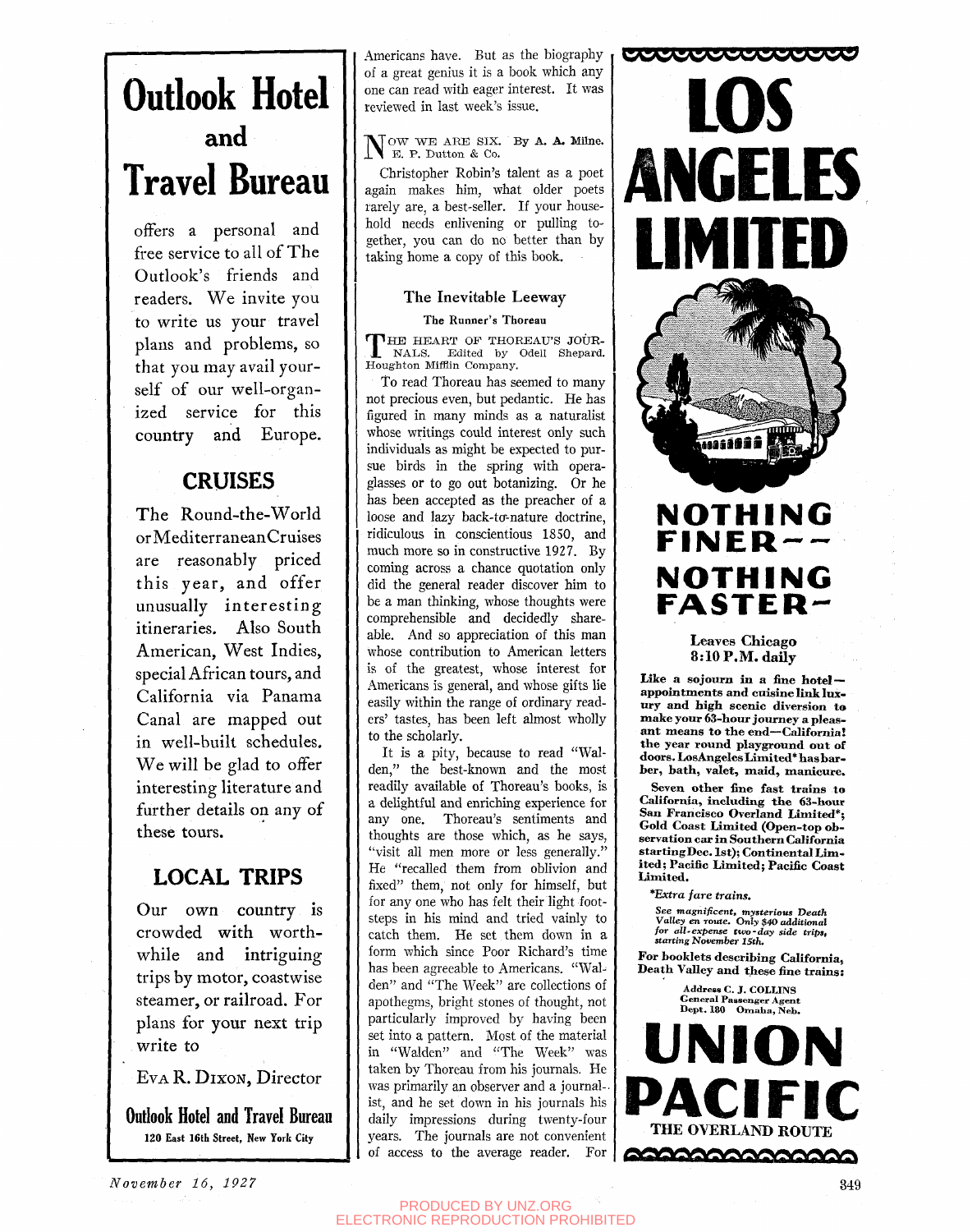one thing, they fill fourteen large volumes. For another, the reader must do his own sorting of their contents, must wade through an occasional morass of dullness, must sometimes extricate the naturalist from the philosopher's toils and *vice versa.* In the interests of this average reader, Odell Shepard has made a fine selection from the journals and produced a book which could with pleasure and profit be put into every American's library.

With pleasure first; because Thoreau undoubtedly wrote for the purpose of giving it. He seems to this reviewer to have had no impulse to preach or lead. He was a mystic by nature, an ascetic in his own hfe, and such is not the material from which preachers are made. He hoped, if anything, to show the beauty of simple pleasures. A man who wrote, "One grain of realization, of instant life, on which we stand, is equivalent to acres of the leaf of hope ham-

*The Harper Prize Novel*  Three generations of Americans in an epic novel. " A fine and beautiful and sincere piece of work made out of thick, rich layers of life, out of human problems and personalities." —*Harry Salpeter in the World.* 



*Fourth Week***—***Thirty-seventh Edition* 



mered out to gild our prospect," would have wished that his work, if it were read at all, be read for delight. He was wholly human, and never sentimental, although he could write of sentimental things. He wrote with equal richness and real humor of a marooned kitten signaling to a passing boat for rescue and embarrassing its rescuers, and of Mrs. S., lecturing on womanhood, and showing herself in an interview after the lecture to be "a woman in the too common sense, after all," in talking with whom "you had to substitute courtesy for sense and argument." His style may

be sententious at times, but he handles words with charm and skill. He can be read always with pleasure.

*THE editor of this department will*<br>*vice glad to help readers with advice and suggestions in buying cur*iJE *editor of this department win lie glad to help readers with adrent looks, whether noticed on this page or not. If you wish guidance in selecting 'books for yourself or to give away, we shall do the best we can for you if you will write us, giving some suggestions, preferably with examples, of the taste which is to he satisfied. We shall confine ourselves to books published within the last year or so, so that you will have no. trouble in 'buying them through your own book*shop.

### Goncerning an American Industry

#### *{Continued from, page 347)*

and mechanized tale and give the reader a sense of immediacy to reality, to the way real men and women meet their difficulties and achieve their ambitions.

When, by the way, will we see that fiction can be truer than life itself? That- the artist, as creator and omniscient observer, can give us a fuller, rounder view of his people than we can ever hope to have of our most intimate associates?

William Dean Howells once pondered the American short story and asked three questions:

"Is it because American life is scrappy and desultory and instinctively seeks its expression in the sketch, the little tale, the miniature romance; or because the short story seems in all literature to find its development earlier than the full-sized novel? Did our skill in writing short stories create the demand for them in the magazines, or did the demand of the magazines foster the special skill?"

Mr. Howells did not attempt to answer his questions. Perhaps it was wiser at the time merely to pose them, hoping that they would set minds to thinking of the novel, which he considered the proper medium for men of letters.

The last question seems to belong with the riddle of the hen and the egg. Any schoolboy can answer the second. In the first there is meat as fresh as the day Mr. Howells propounded it.

The most ardent patriot would hardly deny that American life has been chaotic. More than that, the task of subduing a continent has absorbed the energies of men who, in a more settled state, would rather write history than make it. The experiment in democracy became a conquest by industry; and its glorification stifled talent and maimed genius, as Van Wyck Brooks has pointed out in "The Ordeal of Mark Twain."

Life in America has been exciting, it has had grand moments; but it has also been incalculable. And the first-rate artist, contrary to opinion, does not go about his business without calculating tendencies; indeed, he is acutely sensitive to them. For work on a great scale, for the novels that are the chief glory of a nation's literature, he must have a conviction of national direction, of unity in the largest sense. He must feel these things if only to oppose them.

It is not without significance that such writers as James Boyd and Joseph Hergesheimer, whose tempers are orderly and aristocratic, should go back to colonial days for their materials. It is not entirely for the specious pleasures of Montmarte that so many of our younger men are looking at America from France. It is that they may sort out their "scrappy" impressions away from the compulsion to be up and at it, to sell a bill of goods, to make Hokumvillc bigger, better, and brighter. It is to such detachment that we owe such a fine American novel as Glenway Wescott's "The Grandmothers."

If we are not precisely sure where we are going, nor whether we are going together, we have at least entered an age of caution. Else why is Mr. Coolidge the favorite of men? The worst of chaos has passed; and out of it has come the railroad, the telephone, the radio, the instruments by which our spiritual unity can be achieved. It will not hurt us to be a little standardized there, if our spiritual leaders are all right.

The writer believes that the change is already reflected in the publishers' lists. We are not getting great novels, but we are getting good ones; many more than Mr. Howells could see in his day. Let us look to them and to their authors, and not to be too much alarmed for the future of our literature.

PRODUCED BY UNZ.ORG ELECTRONIC REPRODUCTION PROHIBITED